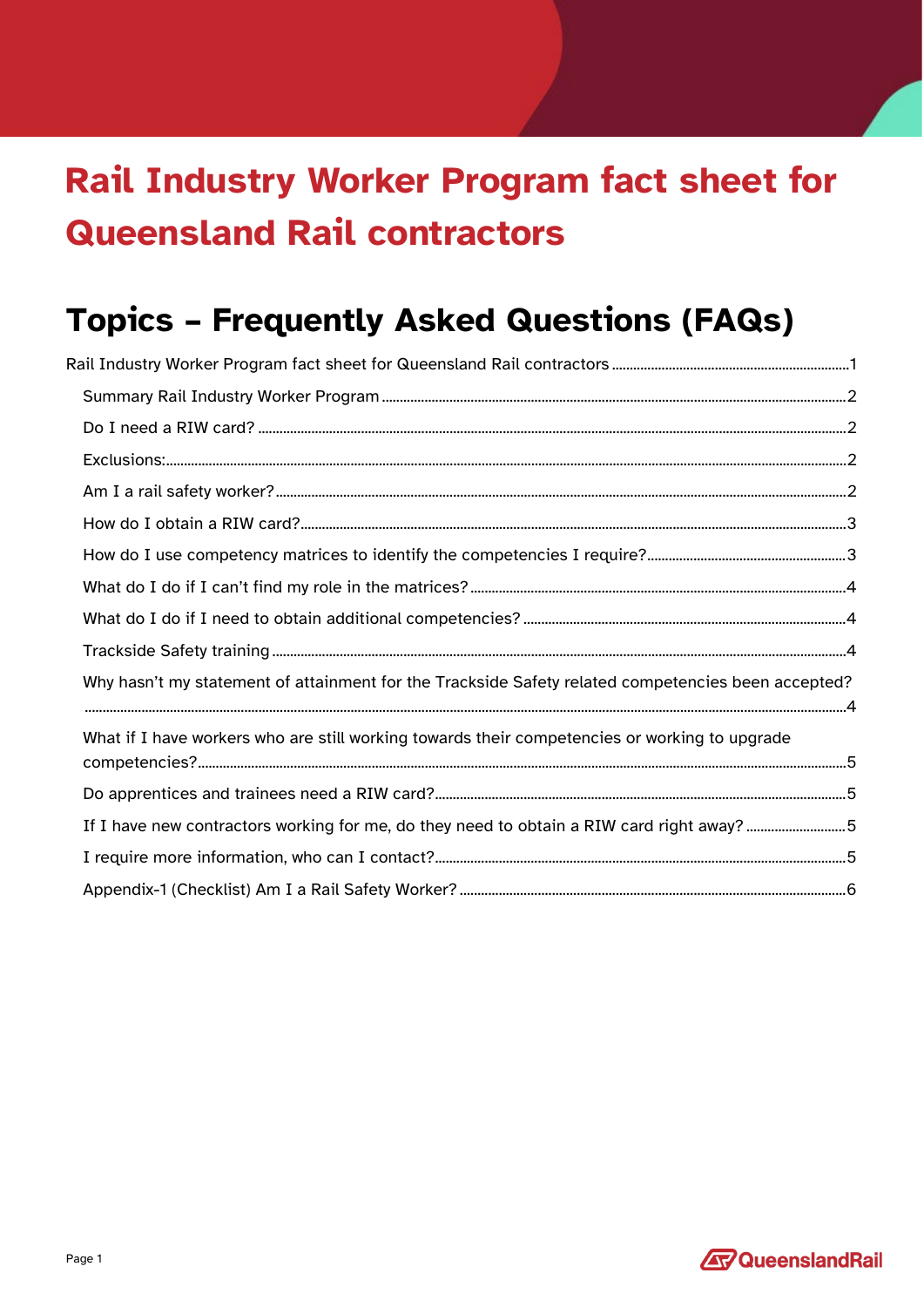#### <span id="page-1-0"></span>**Summary Rail Industry Worker Program**

Queensland Rail is a member of the national Rail Industry Worker Program (RIW) Program which is owned and endorsed by the Australasian Railway Association (ARA).

The RIW Program provides a single national competency management system for contractors working in the rail industry. It meets regulatory requirements and complies with Rail Safety National Law (RSNL).

Under RIW Program, contractors who do work deemed as "rail safety work" for Queensland Rail, must carry Rail Industry Worker (RIW) identification (RIW card). In combination with the RIW card, the RIW is to hold valid job roles and competences (qualifications) relevant to the intended rail safety work to be performed.

The RIW card must be presented on request to a Rail Safety Officer or Regulator from the Office of the National Rail Safety Regulator, or a Queensland Rail representative.

#### <span id="page-1-1"></span>**Do I need a RIW card?**

Anyone performing rail safety work for Queensland Rail or performing rail safety work on Queensland Rail property must carry a RIW card with valid job roles and competencies for the intended rail safety work.

All new contractors who perform these roles are required to have this identification with relevant job roles and competencies before commencing work.

#### **RIW cards can only be used for competency checks and do not entitle the holder to any additional privileges or benefits, nor do they grant the holder access to the rail corridor.**

You will need a RIW card and associated job roles and competencies if your role could impact on the safe operation of our railway, including:

- All contractors undertaking rail safety work, as defined under section 8 of the Rail Safety National Law (Note: there are no exceptions), refer to "Appendix-1 (Checklist) do I need a RIW card?"
- Contractors performing work for Queensland Rail in the rail corridor

#### <span id="page-1-2"></span>**Exclusions:**

Those excluded from carrying Rail Industry Worker identification are Contractors who are:

- Working on station buildings with limited to no exposure to the danger zone
- Deliveries to the rail corridor outside the danger zone
- Once-off entry to the rail corridor where contractors have completed a Rail Corridor Induction Checklist, are operating under a PO and where it is not reasonably practical to expect the contractor to obtain a RIW card due to the short-term nature of their work in the rail corridor
- External third parties (non-rail related) not contracted by Queensland Rail, such as telecommunications workers

#### **There are no exceptions for rail safety workers.**

#### <span id="page-1-3"></span>**Am I a rail safety worker?**

Please refer to "Appendix-1 (Checklist) do I need a RIW card?" at the end of this document to help understand if you or your workers are considered to be a rail safety worker.

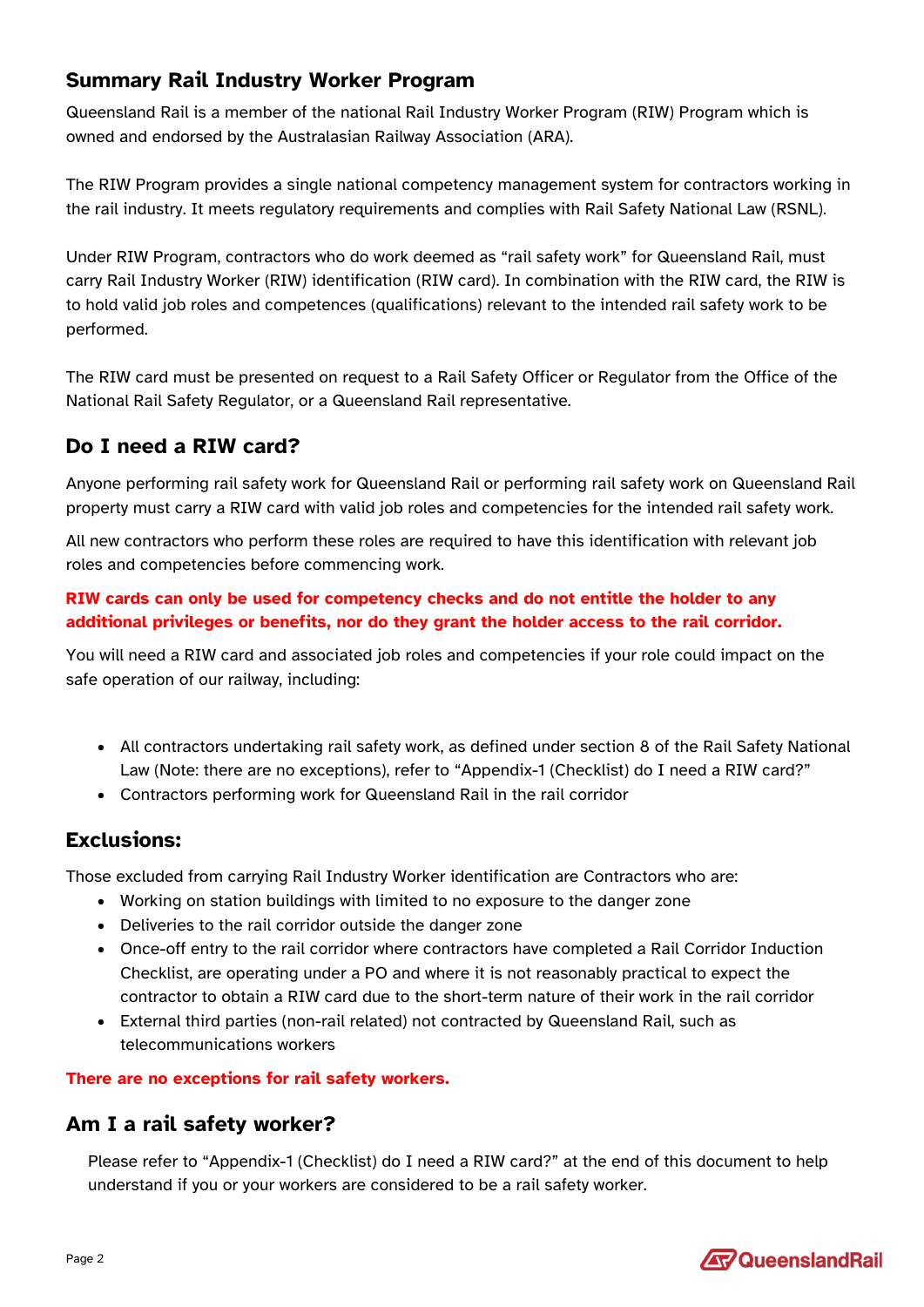#### <span id="page-2-0"></span>**How do I obtain a RIW card?**

- Review the relevant competency matrices (under "Competence matrices") to identify the competencies you require. These matrices are available on the Queensland Rail website: <http://www.queenslandrail.com.au/forbusiness/contractors>
- Queensland Rail's "Business rules for management of Rail Industry Worker Contractors" provides info on what's required with how to obtain an RIW card and other relevant information from the same page and under "Key documents"
- Complete any additional training requirements.
- Visit<https://www.riw.net.au/> to register for the program and apply for your card

#### <span id="page-2-1"></span>**How do I use competency matrices to identify the competencies I require?**

A competency matrix refers to core competencies (normally contained within a job role), relevant to the rail safety worker task being performed.

Queensland Rail has mapped these for all rail safety worker tasks. They can be found in the [competence](http://www.queenslandrail.com.au/forbusiness/contractors/railworkers)  [matrices](http://www.queenslandrail.com.au/forbusiness/contractors/railworkers) on the Queensland Rail website.

- Select the column with the relevant work description from the top row of the matrices.
- Follow this column down to see the relevant qualifications (use the key at the bottom to see whether the qualification is mandatory or only required when performing a specific task)

**Note:** if you perform rail safety work and are required to enter the rail corridor, then as a minimum, the National roles of "QR Operator" and "National - Around the Track Personnel (Construction/Maintenance)" must be held (shown as valid) in RIW system (this links to your RIW card). This also applies to all workers performing work in the area identified as the 'Danger Zone' of the rail corridor.

Please refer to the information contained in the Trackside Safety competency matrix (or other matrices as relevant), to check if further job roles and competencies are required such as "Working in the electrified territory" role or Network lockout competencies. If the work you are performing is not rail safety work and you are working in the rail corridor but outside the 'Danger Zone' then the 'In The Rail Corridor Personnel (Non Rail Safety Worker)' can be selected.

Additionally, if the rail safety work relates to the below national job role categories, then a national job role or job roles (where applicable) related to the rail safety work to be performed, must be held (shown as valid) in RIW system, along with the "QR Operator" and "National - Around the Track Personnel (Construction/Maintenance)" roles.

#### National job role categories

- National Plant Matrix
- National Track and Civil Matrix
- National Trades Matrix
- National Operator Roles Matrix

**Note:** you are not permitted to perform any rail safety work where you don't hold the relevant and valid job roles and competencies in RIW system. National matrices are located on the national Rail Industry Worker website<https://www.riw.net.au/business-rules/network-operators/>

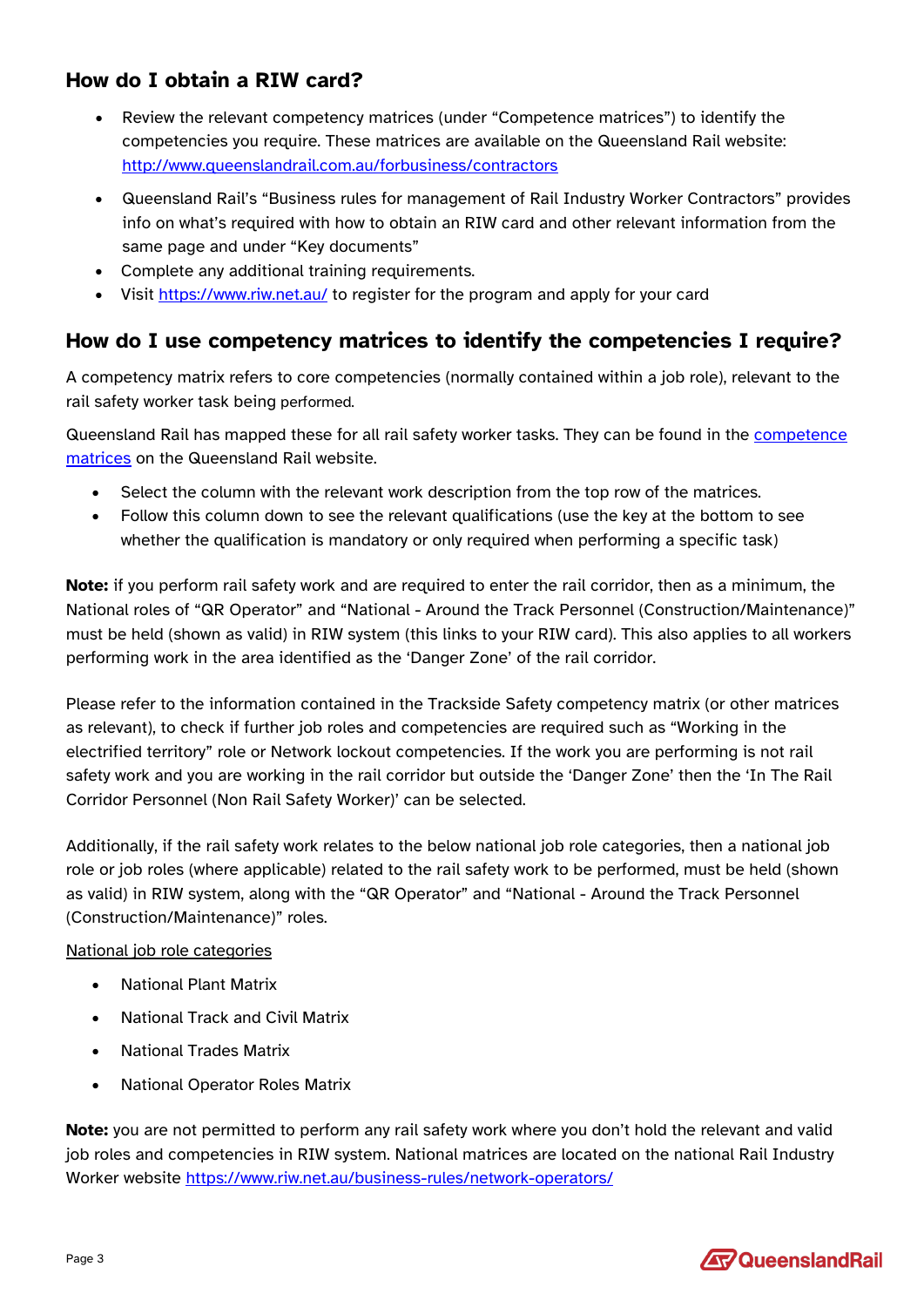### <span id="page-3-0"></span>**What do I do if I can't find my role in the matrices?**

If your role isn't in the matrices on our website or the national matrices on [Rail Industry Worker](https://www.riw.net.au/) website and if you believe you fit within the scope outlined for the Rail Industry Worker Program, you should:

- advise Queensland Rail of the work you are contracted to perform by email to [railsafetyworker@qr.com.au](mailto:railsafetyworker@qr.com.au)
- obtain the "QR Operator" and "National Around the Track Personnel (Construction/Maintenance)"/depots/yards role from the trackside safety matrix (if you work in the corridor), until your role is added to the system

#### <span id="page-3-1"></span>**What do I do if I need to obtain additional competencies?**

If you require additional units of competency, you will need to contact a Registered Training Organisation (RTO) to obtain the relevant training.

#### <span id="page-3-2"></span>**Trackside Safety training**

Queensland Rail has contracts in place with training providers, who are licenced to deliver on the Trackside Safety competency requirements for Queensland Rail. Details for these providers can be found by clicking on or posting the below link into your internet search engine (under "Training") from

#### <http://www.queenslandrail.com.au/forbusiness/contractors>

**Note:** this includes the Queensland Rail enterprise specific Safely Access the Rail Corridor (SARC) course which provides an organisational outcome (certificate of achievement) along with the national Safety Access the Rail Corridor (SARC) unit of competency (statement of attainment).

Whilst Queensland Rail accepts the national SARC unit of competency, the enterprise specific component (certificate of achievement) can only be awarded by the approved licenced training providers.

## <span id="page-3-3"></span>**Why hasn't my statement of attainment for the Trackside Safety related competencies been accepted?**

Due to the organisational specific content, which is contained within the Queensland Rail licensed Trackside Safety products delivered by the Queensland Rail licenced training providers, we are unable to accept courses delivered by another training provider.

We do recognise the national units of competence, however if this has been obtained by a provider other than Queensland Rail or one of the Queensland Rail licenced training providers, you will need to contact one of the licenced training providers to arrange for training to cover the organisational specific content.

A Recognition of Enterprise Requirements (RER) process is in place for the suite of Safeworking Protection Officer roles. This process provides for the contractor having their existing qualifications analysed by Queensland Rail to determine additional training and assessment requirements. The process is contained within the Trackside Safety competency matrix. To initiate this process, please email [railsafetyworker@qr.com.au](mailto:railsafetyworker@qr.com.au)

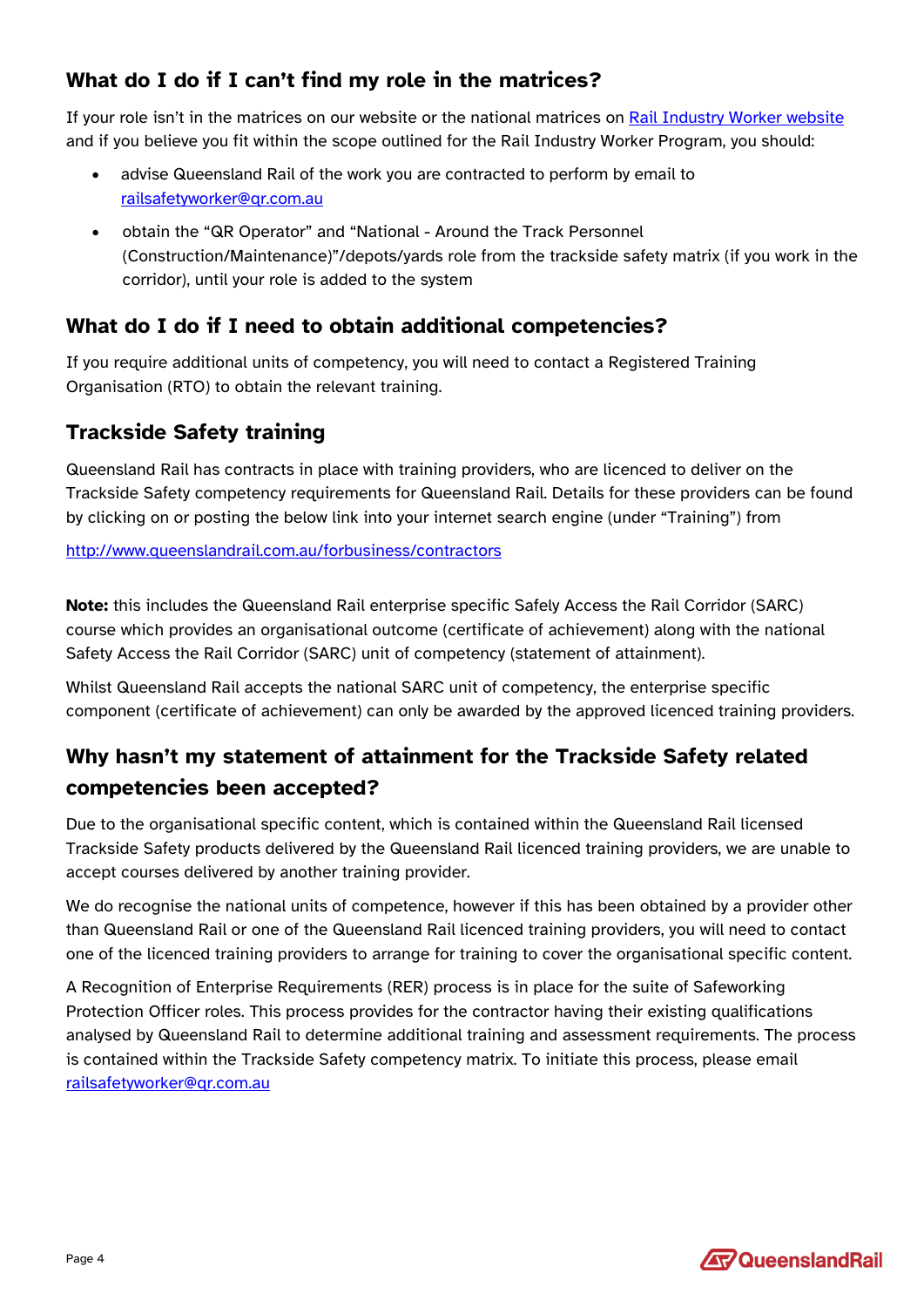## <span id="page-4-0"></span>**What if I have workers who are still working towards their competencies or working to upgrade competencies?**

Any contractor performing work on behalf of Queensland Rail must hold all mandatory competencies for the applicable role before performing any work. This is a legal requirement.

Upgrading currently held competencies should be undertaken as soon as possible. You should check with your Registered Training Organisation (RTO) if current units of competency held are equivalent to the new unit or if further training is required.

#### <span id="page-4-1"></span>**Do apprentices and trainees need a RIW card?**

Apprentices and trainees working in the rail corridor will require a Rail Industry Worker card. They should obtain the minimum "QR Operator" and "National - Around the Track Personnel (Construction/Maintenance)" job roles from the Trackside Safety competency matrix.

Upon completion of their training, they can then (through their RIW system Employer Administrator), add the relevant role to their profile and upload records of their competencies.

If your apprentices and trainees don't work in the corridor, they will not require a RIW card until they complete their training for the apprenticeship/traineeship.

## <span id="page-4-2"></span>**If I have new contractors working for me, do they need to obtain a RIW card right away?**

It is a requirement that contractors be able to provide proof of their competencies if requested by an authorised person (from either Queensland Rail or ONRSR). Contractors within the scope of the RIW Program need to obtain an RIW card, with the applicable role/s obtained, before performing work.

#### <span id="page-4-3"></span>**I require more information, who can I contact?**

If you have any questions regarding Queensland Rail's participation in the Rail Industry Worker Program or competency requirements, email [RailSafetyWorker@qr.com.au o](mailto:RailSafetyWorker@qr.com.au)r visit the Contactors page on the Queensland Rail website.

For general information about the Rail Industry Worker Program, including registering, applying and providing documentation, contact [1300 101 682](tel:1300101682) or visit <https://www.riw.net.au/>

Queensland Rail's "Business rules for management of Rail Industry Worker Contractors" also provides info on what's required with how to obtain an RIW card and other relevant information from the same page<https://www.queenslandrail.com.au/forbusiness/contractors/Railworkers> and under "Key documents"

For Rail Safety Worker Program enquires related to Aurizon, please email [RailIndustryWorker@aurizon.com.au](mailto:RailIndustryWorker@aurizon.com.au)